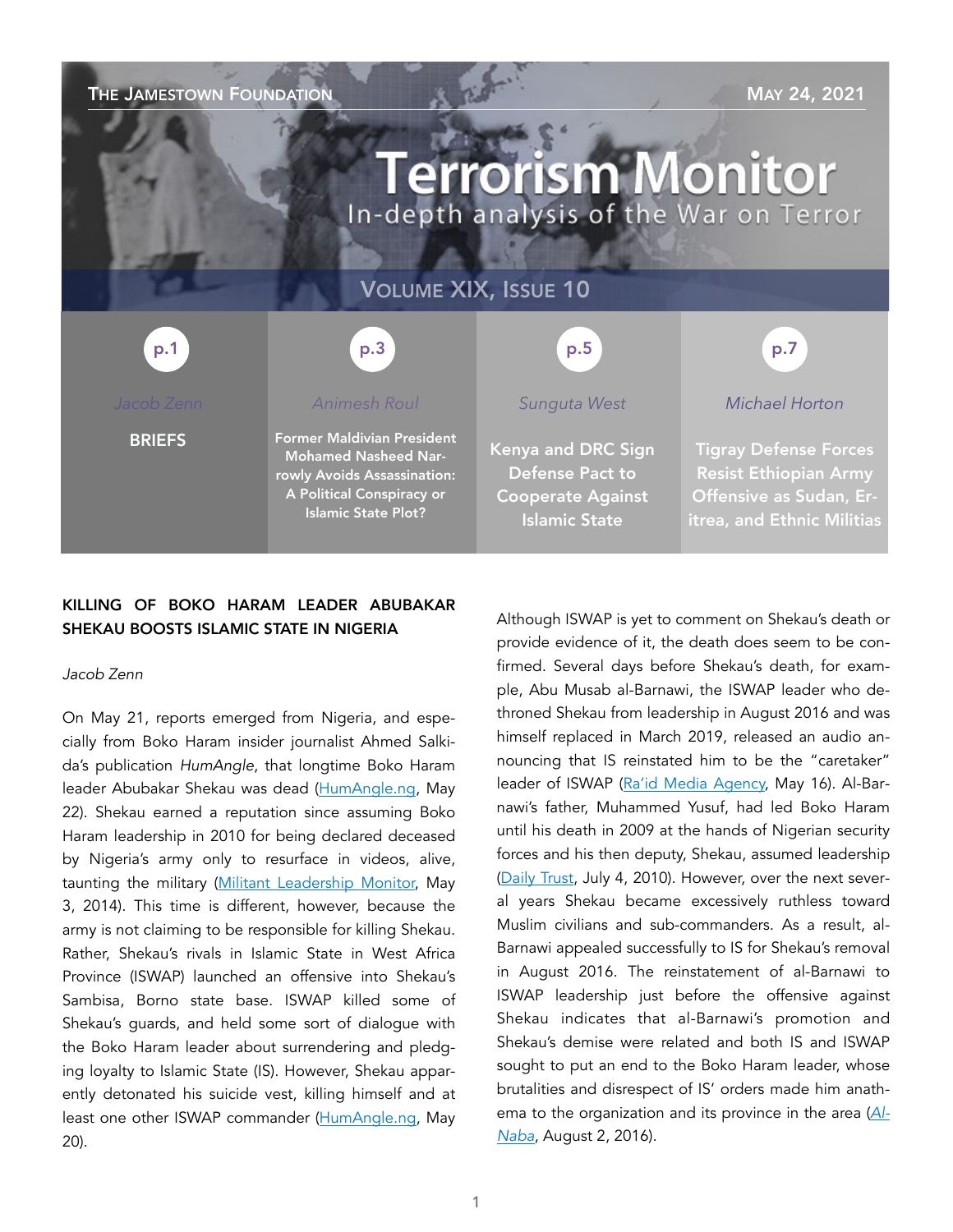Shekau, for his part, gave a final sermon on the day before his death that has been leaked publicly ([Twitter.](https://twitter.com/HumAngle_/status/1395794958775472128) [com/@HumAngle,](https://twitter.com/HumAngle_/status/1395794958775472128) May 22). He indicated that many of his fighters had been killed and the group was facing calamities. Shekau said he would never be loyal to anybody. His tone also suggested he knew was near the end. However, the dramatic fashion in which he reportedly ended his life evidently took ISWAP by surprise and, for the first time in several years, Nigeria will enter a post-Shekau era. This is not necessarily auspicious from a counter-insurgency perspective because ISWAP is, after all, a more effective insurgent force in terms of tactics and engaging the population than Shekau's faction.

Moreover, not only ISWAP, but also IS itself, will be bolstered with Shekau out of the picture. They considered him a "renegade" for not following IS orders and "dividing the mujahidin" ([Telegram](https://unmaskingbokoharam.com/2020/02/15/iswap-slay-them-wherever-you-catch-them-video-part-2-february-14-2020/), February 14, 2020). In sum, Nigerians have a reason to celebrate the demise of Shekau, who had brutalized so many civilians, but little reason to expect a waning of the insurgency overall as a result of his death. In addition, Shekau may have a successor, whose identity is uncertain, but who has appeared in a number of Shekau faction videos delivering sermons, including the claim of the Zabarmari massacre earlier this year in which dozens of Borno farmers were decapitated. "Shekauism" may, therefore, live on ([Telegram,](https://unmaskingbokoharam.com/2020/12/01/boko-haram-new-letter-claiming-zabarmari-massacre-video-december-1-2020/) December 1, 2020).

*Jacob Zenn is the Editor of* Terrorism Monitor

## ETHNIC MILITIAS RISE UP TO OPPOSE MYANMAR JUNTA

### *Jacob Zenn*

After the Myanmar military launched a coup in February to unseat the country's democratically elected government, Myanmar has fallen into increasing disorder. New militias and insurgent movements are emerging throughout states on the country's periphery where ethnic minorities predominate. Aung San Suu Kyi, who was arrested during the coup, will "soon appear for trial," according to the Myanmar junta leader's statement on a Chinese television interview [\(Twitter.com/@TostevinM](https://twitter.com/TostevinM/status/1396017865115856897), May 22). The lack of any political reconciliation with her or handing power back over to any civilian authorities indicates reconciliation is unlikely anytime soon.

Meanwhile, signs are emerging that Myanmar's military, known as the Tatmadaw, could be seeing dissent within its ranks. Army Major Hein Thaw Oo defected from the army and has begun training several dozen other defectors to fight the junta. According to Hein Thaw Oo, it was not necessarily the coup itself, but the junta's killing of civilian protesters in the aftermath of the coup that caused his fighters and him to defect ([Myanmar Now,](https://myanmar-now.org/en/news/major-who-defected-from-tatmadaw-begins-training-recruits-to-fight-coup-regime) May 9).

Ethnic militias are also rising up to oppose the junta. The Chinland Defense Force, located in Chin State bordering Bangladesh, killed six junta soldiers, including an army captain, in May [\(Irrawaddy.com](https://www.irrawaddy.com/news/burma/myanmar-regimes-army-captain-killed-among-others-resistance.html), May 21). On the other side of the country civilians in Kayah State, in the east bordering Thailand, are being arrested by junta soldiers on suspicion of joining the Karenni Army and other civilian militias to oppose the junta ([Irrawaddy.](https://www.irrawaddy.com/news/burma/ethnic-army-and-civilian-forces-battle-myanmar-regime-in-kayah-state.html) [com,](https://www.irrawaddy.com/news/burma/ethnic-army-and-civilian-forces-battle-myanmar-regime-in-kayah-state.html) May 21). Even in the capital, Yangon, a junta official was shot dead in the street after five other officials had been assassinated in other cities throughout the country ([Irrawaddy.com,](https://www.irrawaddy.com/news/burma/local-official-of-myanmar-regime-shot-dead-in-downtown-yangon.html) May 18). Only days after the Yangon assassination, bombs were detonated in Yan-gon's business district, killing two police officers ([Ir](https://twitter.com/sthk_94/status/1396224115049041921)[rawaddy.com](https://twitter.com/sthk_94/status/1396224115049041921), May 21).

In the far south of Myanmar, civilians have also engaged in peaceful methods of protest to oppose the junta. They have, for example, held mass motorcycle rallies as a means of protest in the southernmost Thanintharyi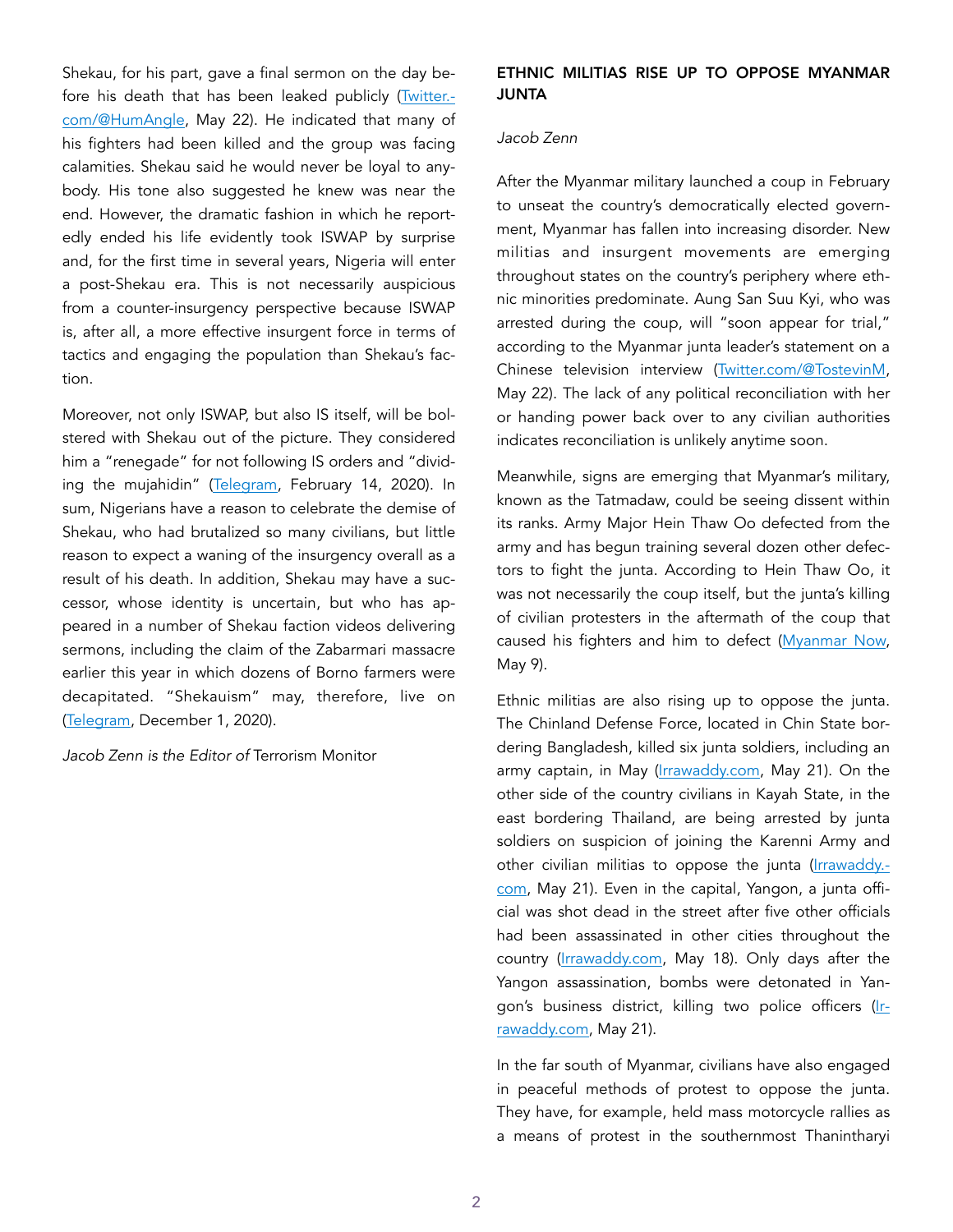Division [\(Twitter.com/@Khaing\\_Hsuu,](https://twitter.com/Khaing_Hsuu/status/1396225107819843586) May 23). In the far north of the country, in Saigaing, civilians have held Buddhist prayers to "Save Myanmar" and pray for the lives of protesters [\(@sthk\\_u,](https://twitter.com/sthk_94/status/1396224115049041921) May 23). Thus, at the same time that ethnic militias are newly rising up or continuing longstanding battles against Myanmar's military and other anti-junta militants are engaging in 'lone-attacker' operations against the military, peaceful mass action is still being used to demonstrate opposition to the junta.

Little organizational command and control exist between the various elements opposing the military. Moreover, any potential unifying figure, like Aung San Suu Kyi, is unable to rally the opposition because she is in junta custody. Nevertheless, growing evidence from around the country indicates that the junta is losing control and the country risks spiraling into longer term instability. With the junta unwilling to compromise and powerful countries like China and Russia supporting the junta and providing it arms, it is also unlikely any ASEAN or Western pressure will lead to the military stepping down ([Irrawaddy.com,](https://www.irrawaddy.com/news/burma/notorious-myanmar-arms-broker-joins-military-leaders-on-russia-trip.html) May 21). More violence and mass civilian actions against the junta, therefore, appear inevitable.

*Jacob Zenn is the Editor of* Terrorism Monitor

# Former Maldivian President Mohamed Nasheed Narrowly Avoids Assassination: A Political Conspiracy or Islamic State Plot?

### *Animesh Roul*

On May 6, Maldives' Speaker of Parliament and former President Mohamed Nasheed was seriously injured in an assassination attempt outside his home in the capital, Male. The improvised explosive device (IED) blast also wounded members of his security team and bystanders, including a foreign national. Although jihadists elements remain the primary suspect for the attempt on Nasheed's life, no group has claimed responsibility for the attack.

Maldivian security agencies have not made any statements on the matter, but indicated that the attack was possibly the work of Islamist extremists ([Hindustan](https://www.hindustantimes.com/world-news/bomb-attack-on-ex-maldives-president-linked-to-islamic-extremists-101620513691980.html) [Times,](https://www.hindustantimes.com/world-news/bomb-attack-on-ex-maldives-president-linked-to-islamic-extremists-101620513691980.html) May 9). Three suspects identified were Mujaaz Ahmed, Thahumeen Ahmed, and Ahmed Adhuham from the Male and Hulhumale areas. They were arrested during initial security operations based on closed circuit television footage from the blast site and were taken into custody. They have since denied involvement in the attack on Nasheed [\(One Online,](https://oneonline.mv/en/46702) May 9). On May 19, another suspect, Ahmed Fathih, was arrested from Dharavandhoo in connection with the explosion. According to police, he parked the IED-laden vehicle that targeted Nasheed, and forensic evidence collected from the site suggested his involvement in the blast. (Times [of Addu,](https://timesofaddu.com/2021/05/20/mayterrorattack-dna-evidence-from-ied-connects-to-suspect/) May 20).

The Commissioner of Police, Mohamed Hameed, has indicated that more people may be behind the assassi-nation conspiracy ([One Online](https://oneonline.mv/en/46698), May 9; [The Press](https://en.thepress.mv/12904), May 9). In addition, on May 15, a special counter-terrorism operation was conducted in Addu, where seven individ-uals linked with Islamic State (IS) were arrested ([Raajje](https://raajje.mv/99983), May 15). Another ideologue, Abdullah Ali Manik, from Himandhoo was arrested on May 19. Manik, who has been engaged in spreading jihadist ideology in the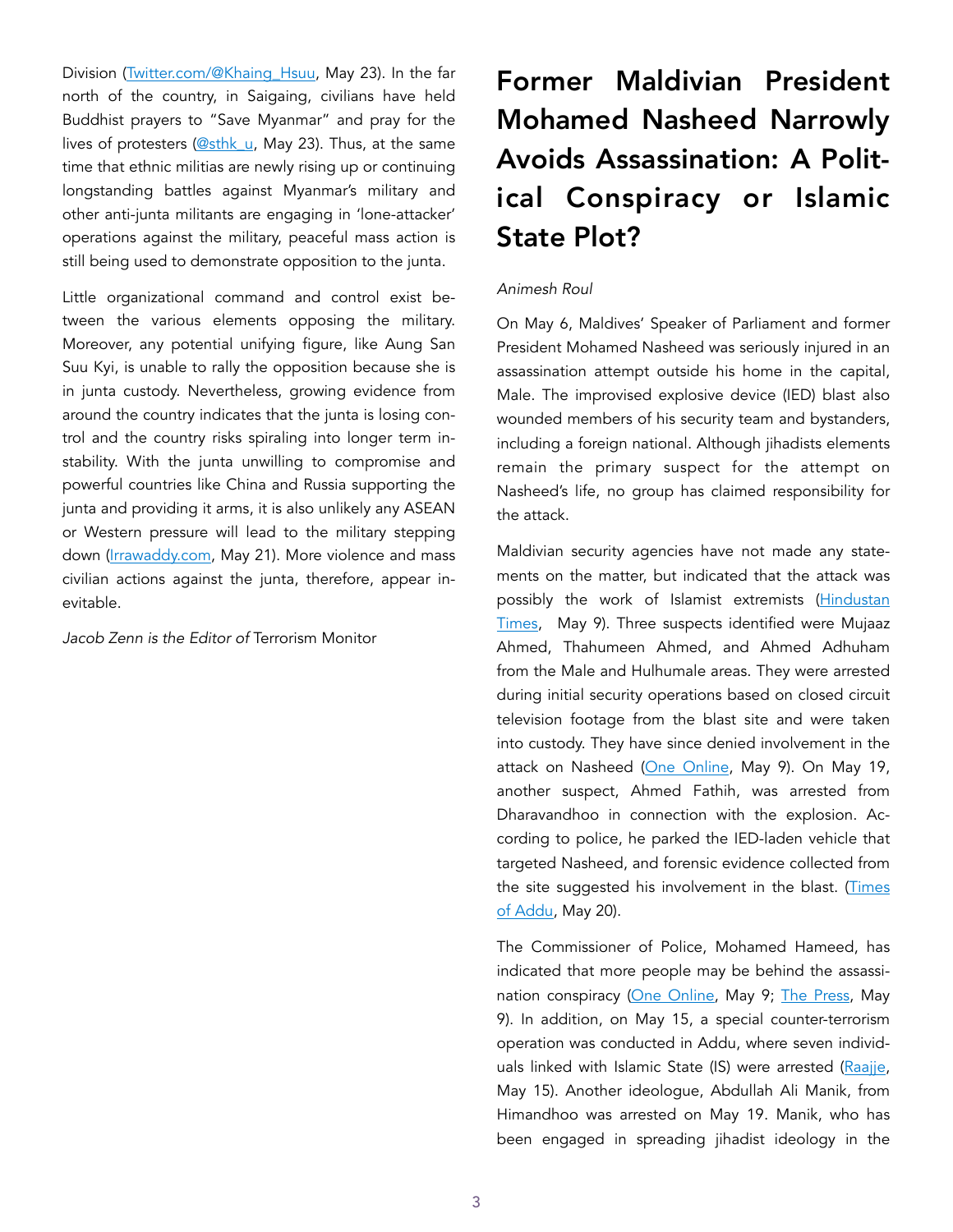country for several years, is accused of planning a major terrorist attack [\(Sun](https://en.sun.mv/66792), May 19). All of these arrests and operations may have a direct link to the investigations of the May 6 assassination, given their temporal proximity. However, the Maldives Police Service has been tightlipped about the countrywide crackdown on Islamist networks.

#### An Islamist Assassination Plot?

As a vocal critic of rising extremism in the Maldives, an assassination attempt on Nasheed's life is not entirely surprising. He has raised concerns about youth radicalization, gang violence, and the criminal-extremist nexus in the Maldives. Radical gang members with political patronage have carried out several acts of targeted violence in the past decade [\(Terrorism Monitor,](https://jamestown.org/program/the-maldives-syria-connection-jihad-in-paradise/) November 21, 2014). In October 2013, the Defense Ministry and National Security Intelligence, for example, received a complaint of criminal conspiracy to assassinate Nasheed, who was then the president and leader of the ruling Maldivian Democratic Party (MDP). The complaint suggested two pro-al-Qaeda extremists in Male were tasked to assassinate Nasheed [\(Minivan News Archive](https://minivannewsarchive.com/politics/defence-ministry-alerted-to-possible-threat-to-former-president-nasheeds-life-69820) October 26, 2013). He even received death threats on his personal mobile phone while visiting the United Kingdom in October 2014. The threatening messages came after attacks on the headquarters of the MDP and on his home in Male [\(Minivan News Archive,](https://minivannewsarchive.com/politics/uk-police-to-investigate-death-threat-sent-to-former-president-nasheed-90365) October 5, 2014).

In the Maldives, jihadist groups, including al-Qaeda and IS, have garnered support through their media campaigns in the past several years. In early September 2019, the Presidential Commission on Investigation of Murders and Enforced Disappearances under Husnu al-Suood, for example, found that both groups were active in the Maldives and had been recruiting fighters for the Syria and Afghanistan conflicts. The Commission's interim report also identified leaders and recruiters of the IS and al-Qaeda factions in the country. Irrespective of their ideological orientations, both groups' supporters attended the al-Furqan and al-Noor mosques in Male ([Maldives Independent,](https://maldivesindependent.com/crime-2/rilwan-killed-by-maldives-group-linked-to-al-qaeda-presidential-commission-reveals-147705) September 01, 2019).

IS claimed its first attack in the Maldives when local supporters used incendiary weapons to set fire to government-owned boats, including a sea ambulance and police patrolling vessel in Mahibadhoo harbour in Alifu Dhaalu Atoll in mid-April 2020 [\(One Online](https://oneonline.mv/en/25114.), April 15, 2020). An IS statement claimed that the boats belonged to the "apostate government of the Maldives and its loyalists." Before these arson attacks, in early February 2020, an IS supporter's stabbing spree injured three foreign nationals. Although IS did not claim the stabbing attacks, it praised the incident in the pro-IS magazine *Sawt al-Hind* (Voice of India). IS exclaimed "oh Lions of Khilafah in the Maldives" and urged Muslims of neighboring countries to follow the example of the stabbings ([Sawt al-Hind,](https://jihadology.net/2020/04/22/new-issue-of-the-magazine-) No. 3, April 2020). Now in its sixteenth issue, *Sawt-al-Hind* has a regular column under a dedicated section called "From the Brothers in the Maldives" that incites IS supporters to stage attacks in the Maldives [\(Sawt al Hind](https://ia801505.us.archive.org/21/items/issue-16/issue%2016.pdf), May 16, 2021).

#### Vendetta Politics in the Maldives

Political vendettas leading to assassination attempts on rivals is not new in the Maldives. The former vice president, Ahmed Adheeb, for example, was arrested for a September 28, 2015 explosion on the presidential yacht, attempting to kill then-President Abdulla Yameen. Adheeb, too was accused of a bombing conspiracy during a historic anti-government protest on May 1, 2015 [\(Mal](https://maldivesindependent.com/politics/hunt-declared-for-eight-suspects-in-boat-blast-probe-119174)[dives Independent](https://maldivesindependent.com/politics/hunt-declared-for-eight-suspects-in-boat-blast-probe-119174), November 1, 2015; [Maldives Inde](https://maldivesindependent.com/politics/hunt-declared-for-eight-suspects-in-boat-blast-probe-119174)[pendent](https://maldivesindependent.com/politics/hunt-declared-for-eight-suspects-in-boat-blast-probe-119174) February 25, 2016).

While the investigation into the May 6 assassination attempt on Nasheed continues, a larger political conspiracy to eliminate Nasheed, who was the first democratically elected President and the most powerful politician in the country, cannot be ruled out. Nasheed himself was imprisoned on controversial terrorism charges in the past by a rival government and was barred to run for the presidency [\(Maldives Independent,](https://maldivesindependent.com/politics/support-for-ibu-if-nasheed-barred-from-election-138646) June 4, 2018). In August 2018, a Progressive Party of the Maldives (PPM) supporter then brazenly called for Nasheed's decapitation ([MDP,](https://mdp.org.mv/archives/77127) August 26, 2018).

In the present context, Nasheed's ambition to bring a parliamentary system to the Maldives where he can serve as Prime Minister in the future rather than be sidelined as a speaker under the existing political arrangements have drawn criticism from several political camps in the country. He received criticism from former president, Dr. Mohamed Waheed Hassan Manik, of PPM,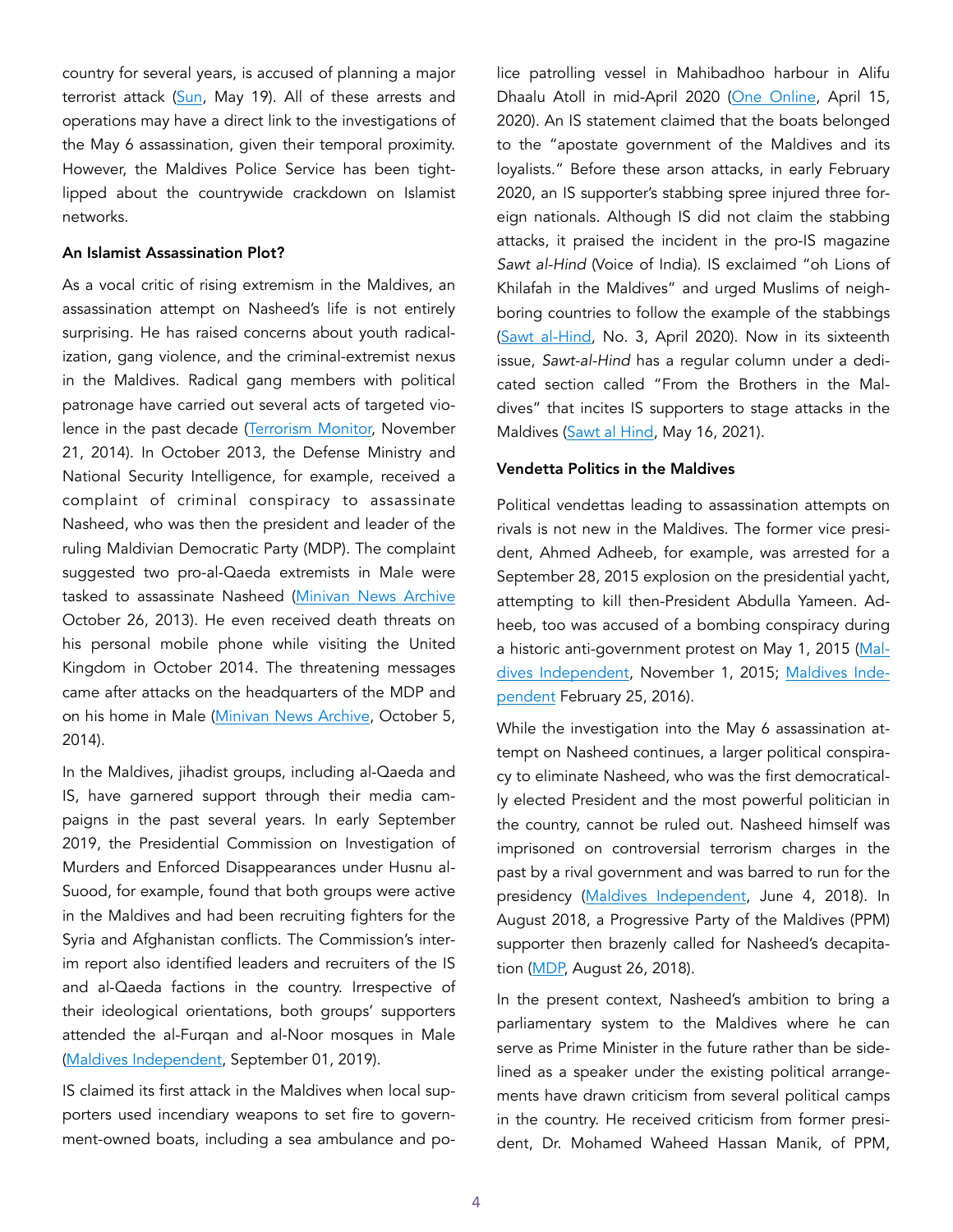who opined that the governing system of the "country should not be changed because someone has to sit in the political sidelines" [\(Times of Addu](https://timesofaddu.com/2021/04/19/governing-system-should-not-be-changed-because-someone-has-to-stay-on-sidelines-dr-waheed/), April 19). Nasheed's MDP colleague and current Maldives President, Ibrahim Mohamed Solih, has noted that Maldivian citizens have chosen a system of governance, and it would change only with their will [\(Times of Addu,](https://timesofaddu.com/2021/04/19/nasheed-informs-president-solih-of-his-interest-to-become-prime-minister/) April 19).

#### Conclusion

Nasheed has often dominated the domestic and international political limelight by spearheading anti-Chinese and anti-Islamism campaigns, while embracing criticism from political rivals for criticizing Chinese investments, debt traps, and associated corruption issues under former president Abdulla Yameen ([Edition,](https://edition.mv/news/13948) December 14, 2020). He has nurtured no small number of powerful enemies who may have conspired to assassinate him. President Ibrahim Mohamed Solih, meanwhile, termed the May 6 incident as an act of terror targeted against democracy and the Maldives' thriving tourism economy. The government has accordingly ordered high-level investigations into the blast and experts from the Australian Federal Police (AFP) have been invited to join the investigations ([Sun.mv,](https://en.sun.mv/66569) May 7). President Solih also appointed a British Special Envoy, Abbas Faiz, to monitor the investigation, prosecution, and trial of Nasheed's attackers. While Nasheed is presently recuperating in Berlin, the ongoing investigation in the Maldives should unearth the deep-rooted political or Islamist conspiracy behind the assassination attempt.

*Animesh Roul is the executive director of the New Delhibased policy research group [Society for the Study of](http://www.sspconline.org/)  [Peace and Conflict](http://www.sspconline.org/). He specializes in counterterrorism, radical Islam, terror financing, and armed conflict and violence in South Asia. Mr. Roul has written extensively on these subject areas, being published in edited books, journals, and policy magazines. He co-authored a book on India's indigenous terror group Indian Mujahideen (Springer, 2013). He is regularly cited in the Washington Post, Reuters, Wall Street Journal and Hindustan Times among others. He regularly contributes to The Jamestown Foundation's Terrorism Monitor and Militant Leadership Monitor.*

## Kenya and DRC Sign Defense Pact to Cooperate Against Islamic State

#### *Sunguta West*

On April 21, Kenya and the Democratic Republic of the Congo (DRC) signed agreements on security and defense amid growing threats from Islamic State in Central African Province (ISCAP), which is active in the eastern DRC. The security and defense pacts provide mechanisms for cooperation between the two countries in counter-terrorism, immigration, arms smuggling, cyber security, and customs and border control. Presidents Uhuru Kenyatta of Kenya and Felix Tshisekendi of the DRC signed the agreements alongside other ministers of the economic and maritime transport sectors [\(The](https://www.the-star.co.ke/news/2021-04-21-kenya-drc-sign-security-maritime-transport-deals/%22%20%5Cl%20%22inbox/_blank%22%20%5Ct%20%22https://mail.google.com/mail/u/4/) [Star,](https://www.the-star.co.ke/news/2021-04-21-kenya-drc-sign-security-maritime-transport-deals/%22%20%5Cl%20%22inbox/_blank%22%20%5Ct%20%22https://mail.google.com/mail/u/4/) April 21). Nevertheless, the key focus was ISCAP, which the U.S. designated as a foreign terrorist organization in March [\(Sabcnews.com](https://www.sabcnews.com/sabcnews/us-blacklists-groups-in-congo-mozambique-over-islamic-state-links/%22%20%5Cl%20%22inbox/_blank%22%20%5Ct%20%22https://mail.google.com/mail/u/4/), March 11, 2021).

#### ISCAP's Background and Kenyan Responses

ISCAP is rooted in the Allied Democratic Forces (ADF), which is an Islamist militant group originally from Uganda that has carried out numerous armed attacks, kidnappings, and killings in North Kivu, South Kivu and Ituri regions of the DRC. Islamic State (IS) has also claimed responsibility, in ISCAP's name, for attacks attributed to ADF because ISCAP and ADF overlap, with the latter having formally evolved into the former in 2019. Among ISCAP/ADF's most notable attacks was in March 2021, when it raided the village of Bulongo in eastern DRC, killing at least 15 people ([Africanews](https://www.africanews.com/2021/03/15/dr-congo-at-least-15-killed-in-attack-on-villagers/%22%20%5Ct%20%22https://mail.google.com/mail/u/4/%22%20%5Cl%20%22inbox/_blank), March 15).

In May 2020, IS further claimed two separate attacks blamed on ISCAP/ADF in Ituri and Beni, which left more than ten dead. In the attacks, seven bodies were found in Beni, near the border with Uganda, while another four were found in Ituri. Earlier, in April 2019, IS claimed responsibility for attacks on Kamago and Bovata villages near the town of Beni ([Africanews,](https://www.africanews.com/2020/05/15/about-a-dozen-civilians-killed-in-eastern-drc/%22%20%5Ct%20%22https://mail.google.com/mail/u/4/%22%20%5Cl%20%22inbox/_blank) May 15, 2020).

Kenya, meanwhile, has been backing efforts to end lingering armed conflicts in eastern DRC from well before ISCAP's announcement as a group that succeeded the ADF in 2019. In 2013, for example, Kenya hosted Congolese parties in signing a peace agreement with the March 23 ("M23") Movement, which is also known as the Congolese Revolutionary Army ([The East](https://www.theeastafrican.co.ke/tea/news/east-africa/kenya-drc-sign-deals-on-security-trade-and-transport--3372046%22%20%5Cl%20%22inbox/_blank%22%20%5Ct%20%22https://mail.google.com/mail/u/4/)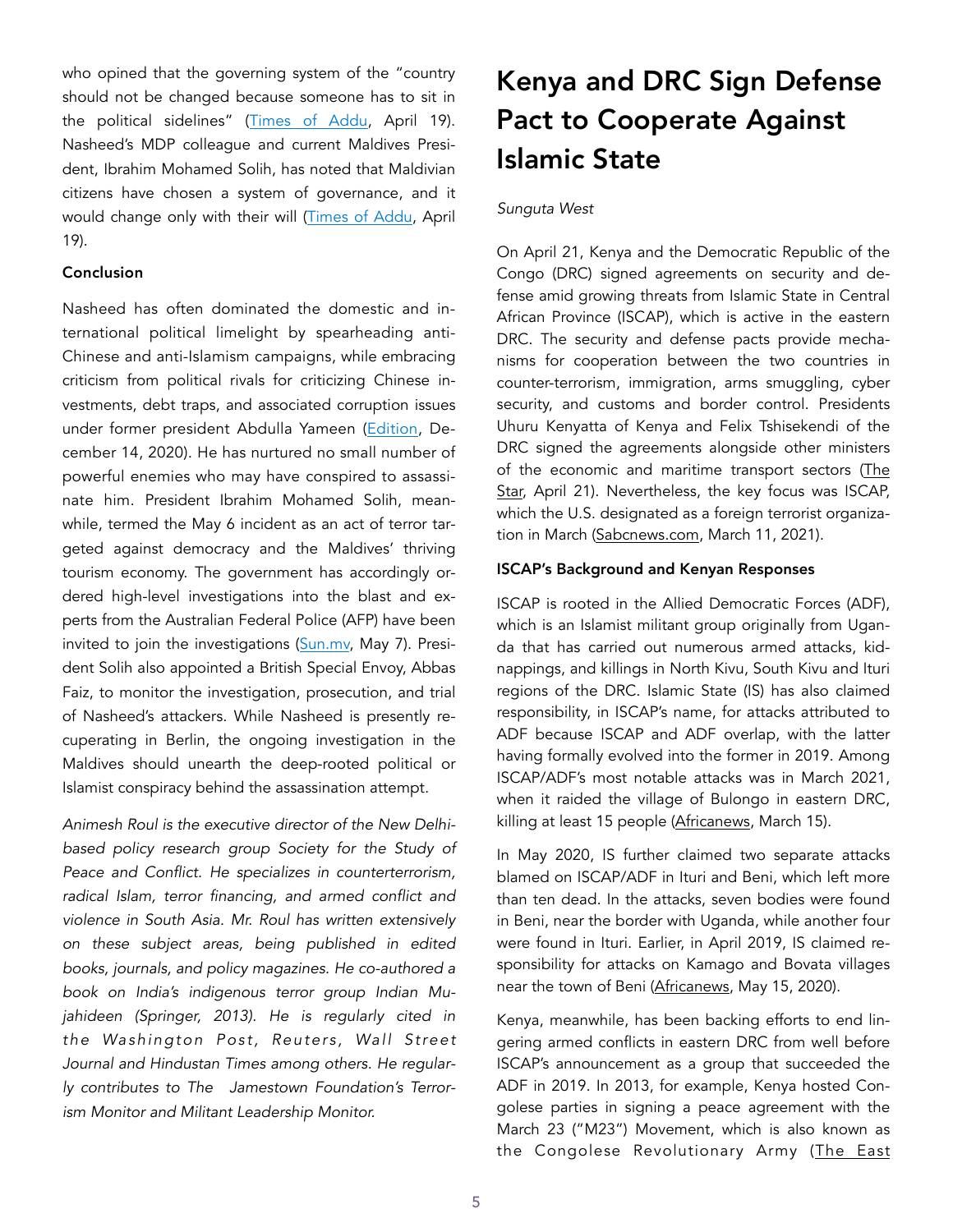[African,](https://www.theeastafrican.co.ke/tea/news/east-africa/kenya-drc-sign-deals-on-security-trade-and-transport--3372046%22%20%5Cl%20%22inbox/_blank%22%20%5Ct%20%22https://mail.google.com/mail/u/4/) April 22). The rebel group took up arms against the government in 2012 alleging that the DRC government marginalized ethnic Tutsi and failed to honor earlier peace accords, but was unrelated to ISCAP/ADF. Although M23 allegedly dissolved after the Nairobi agreement, its ex-combatants have been accused of carrying out attacks in North Kivu in recent years ([Africanews,](https://www.africanews.com/2017/02/12/former-m23-fighters-seek-safe-return-to-dr-congo/) February 12, 2017).

In April, Kenya escalated its presence in the DRC by sending additional troops to the country. This included an elite force of 200 soldiers deployed in the eastern part of the country through United Nations Security Council arrangements. Previously, only a small number of individual Kenyan military officers and military observers had been deployed for The United Nations Organization Stabilization Mission in the Democratic Republic of the Congo (MUNOSCO) under the United Nations Security Council Resolution 2556 (2020) ([The Star,](https://www.the-star.co.ke/news/2021-04-28-kenyan-troops-complete-training-ahead-of-drc-deployment/%22%20%5Cl%20%22inbox/_blank%22%20%5Ct%20%22https://mail.google.com/mail/u/4/) April 28). MONUSCO's Quick Reaction Force was expected to enable peacekeeping troops to patrol remote villages and deter further violence in the eastern DRC ([Nation,](https://nation.africa/kenya/news/inside-kenya-s-plan-to-deploy-military-to-the-dr-congo-3383586%22%20%5Cl%20%22inbox/_blank%22%20%5Ct%20%22https://mail.google.com/mail/u/4/) May 1).

#### Kenya's Home Region Advantage?

Kenya started contributing to peacekeeping missions in 1979, and an estimated 55,000 soldiers have served in missions across the world ([The Standard,](https://www.standardmedia.co.ke/kenya/article/2001410555/kenya-to-send-more-peacekeeping-troops-to-drc%22%20%5Cl%20%22inbox/_blank%22%20%5Ct%20%22https://mail.google.com/mail/u/4/) April 22, 2021). However, the forthcoming deployment to the DRC will increase the numbers of Kenyan forces in the country from 200 troops to 1,600 soldiers and intelligence officers. They will replace a South African contingent that was based in the DRC and will operate in North Kivu, South Kivu and Ituri regions. The Kenyan soldiers and intelligence officers in the DRC will further serve for a period ranging from four months to four years depending on whether they are under the Kenya–DRC security agreement or MONUSCO ([Nation,](https://nation.africa/kenya/news/inside-kenya-s-plan-to-deploy-military-to-the-dr-congo-3383586%22%20%5Cl%20%22inbox/_blank%22%20%5Ct%20%22https://mail.google.com/mail/u/4/) May 1).

Many of the ISCAP/ADF fighters originate from East African countries, including Kenya, Uganda, and Tanzania. Moreover, since populations in eastern DRC speak Swahili as one of their main dialects and use Swahili as a common language, it is easier for ISCAP to recruit and spread in country and throughout East Africa (Strategic [Intelligence,](https://intelligencebriefs.com/kenya-and-drc-sign-defense-cooperation-deal-to-aid-in-fight-against-iscap-as-kenya-send-200-peacekeepers-to-munosco/%22%20%5Cl%20%22inbox/_blank%22%20%5Ct%20%22https://mail.google.com/mail/u/4/) April 23). At the same time, this also means Kenyan forces are well-placed to gather intelligence on ISCAP/ADC compared to non-Kiswahili-speaking peacekeepers from countries outside East Africa.

ISCAP/ADF has also received funding from a network in Kenya. In 2018, the Kenyan police detained Waleed Ahmed Zein and Halima Adan Ali for allegedly moving funds for IS ([Kenyas.co.ke,](https://www.kenyans.co.ke/news/31100-islamic-state-isis-leaders-arrested-kenya) July 6, 2018). These two Kenyans ran an intricate financial facilitation network for IS, which spanned across Europe, the Middle East, and East Africa. Halima, working closely with Zein, had allegedly received large amounts of money from different parts of the world through *hawala*, a Somali financial payment medium, and forwarded funds to IS fighters in Syria, Libya, and the DRC ([KBC,](https://www.kbc.co.ke/police-arrest-duo-involved-in-terrorism-facilitation-for-isis/%22%20%5Cl%20%22inbox/_blank%22%20%5Ct%20%22https://mail.google.com/mail/u/4/) July 5, 2018).

### Conclusion

The latest agreement between Kenya and the DRC is especially crucial for the latter, which needs to contain ISCAP/ADF's expansion. With prior experience in Somalia, Kenyan soldiers and intelligence officers can be expected to bring in a fresh viewpoint to the fight against the militants. However, given the harsh forest terrain, large number of rebel groups, and international interests on mineral exploitation, the DRC could prove more complex and challenging than any prior foreign military commitment for Kenya.

*Sunguta West is an independent journalist based in Nairobi.*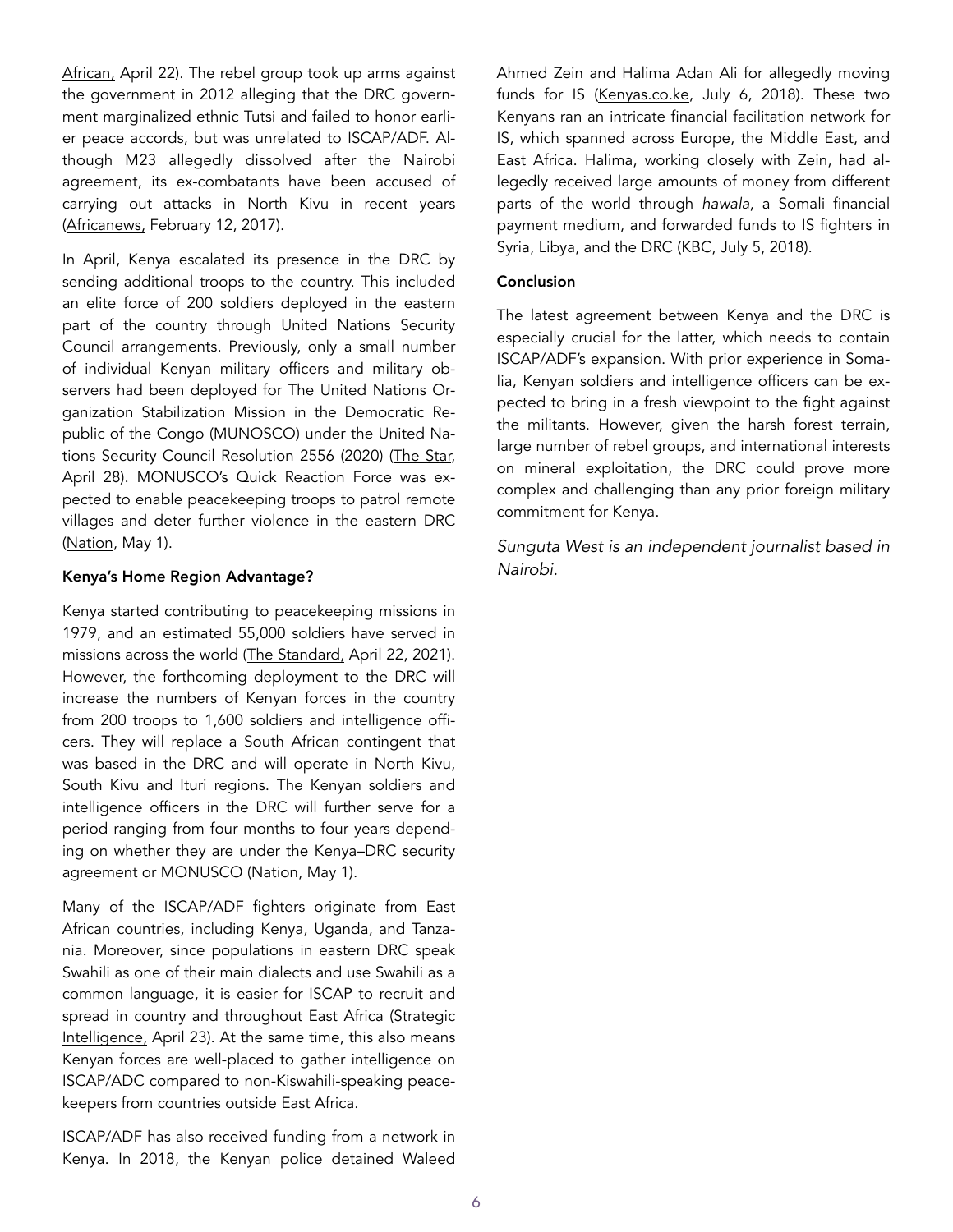# Tigray Defense Forces Resist Ethiopian Army Offensive as Sudan, Eritrea, and Ethnic Militias Enter the Fray

#### *Michael Horton*

After nearly seven months of fighting, the war in Ethiopia's Tigray region shows no sign of abating. Instead, the highly predictable has occurred: the war has metastasized into a grinding insurgency that could continue for years. The ethnic-driven conflict has the potential to destabilize not only Ethiopia, but also the broader northeast African region [\(Terrorism Monitor,](https://jamestown.org/program/how-war-in-ethiopia-impacts-red-sea-and-horn-of-africa-power-politics-the-battle-in-tigray-and-beyond/) December 17, 2020).

The war in Tigray began on November 4, 2020 when security forces aligned with the Tigray People's Liberation Front (TPLF) attacked Northern Command Headquarters staffed by federal troops from the Ethiopian National Defense Force (ENDF) [\(Nazret,](https://www.nazret.com/2020/11/04/ethiopia-nears-war-as-pm-orders-military-into-defiant-region/comment-page-1/) November 2020). The ENDF responded by targeting TPLF forces and quickly securing most of Tigray's major towns, including the regional capital, Mekelle. Three weeks later, on November 28, Ethiopian Prime Minister Abiy Ahmed declared that military operations had concluded ([al-](https://www.aljazeera.com/news/2020/11/28/ethiopian-army-takes-full-control-of-tigray-capital-abiy-says)[Jazeera,](https://www.aljazeera.com/news/2020/11/28/ethiopian-army-takes-full-control-of-tigray-capital-abiy-says) November 28, 2020). However, since that statement was made, the fighting between all parties has intensified and taken on a dangerous ethnic component. As the violence in Tigray ratchets up, the window for ending the conflict in a way that might be amenable to all sides is closing.

The war comes at a time when Ethiopia faces multiple crises that threaten to upend the many gains the country has made over the last two decades. Besides Tigray, Ethiopia is also grappling with an entrenched insurgency in the regional state of Oromia, an economic crisis, rising commodity prices, and tensions with Egypt and Sudan over the filling of the Grand Ethiopian Renaissance Dam (GERD).

### Guerrilla War in Tigray

The best way to win a war is to not start one you are likely to lose. While it appears that the TPLF fired the first shots in the current war in Tigray, the Ethiopian government's decision to escalate and pursue what seems to be a scorched earth strategy in Tigray will be disastrous for all involved. The TPLF, now merged into the Tigray Defense Forces (TDF), is an organization that knows how to fight a guerrilla war. The TPLF fought a 15-year-long war against Ethiopia's Derg regime which was overthrown in 1991. Due largely to its war fighting capabilities, the TPLF was at the forefront in the defeat of the Derg.

Furthermore, the TPLF, or now TDF, possess the two components most critical to conducting a guerrilla war: deep knowledge of the geographic and socio-political terrain and a sympathetic population. The TPLF/TDF also has caches of weapons and an abundance of fighters as well as professionally trained officers and noncommissioned officers (NCOs). Many of these officers and NCOs defected from federal forces in the lead up to—and in the immediate aftermath of—the current war. [1] TDF commanders include Lieutenant General Tadesse Werede and General Tsadkan Gebretensai, who is former Chief of Staff of the ENDF ([Borkena,](https://borkena.com/2021/01/22/tsadkan-gebretensae-general-tadesse-worede-reportedly-under-siege/) January 22).

After the ENDF and soldiers from the Eritrean Army took over Tigray's major towns, TDF forces retreated to strongholds in the mountainous central interior of the region. There, the TDF consolidated forces and re-organized for a transition to guerrilla-style combat. Before the outbreak of hostilities, the TPLF-controlled regional militia functioned as a more traditional military force that was well-supplied and trained in the use of heavy weapons. The ENDF and the Ethiopian Air Force successfully targeted the TPLF-led regional militia's heavy equipment during the first weeks of the war. However, much of this equipment was abandoned by the TPLF before it was targeted. The TPLF leadership knew that such equipment would be useless for the kind of war that they would have to wage. Following what was a strategic retreat to the rugged interior, TDF forces reorganized into small, highly-mobile, lightly armed, detachments of ten to eighty fighters. These detachments were then further divided into mission-specific units. The TDF is using the same strategies that the TPLF used to defeat the Derg. [2]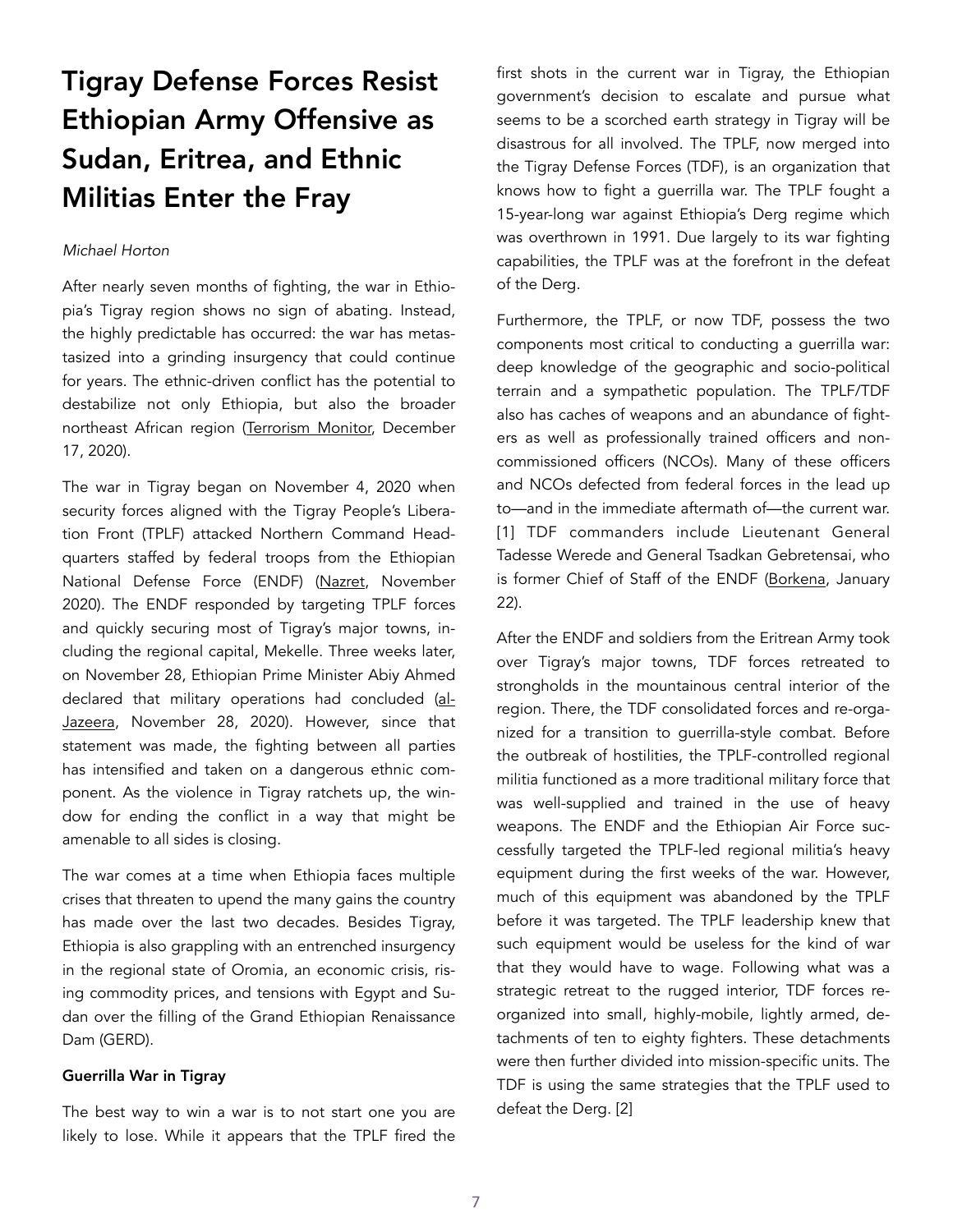Winning and maintaining the support of the local populace was at the heart of the TPLF's strategy during the 1970s and 1980s. TPLF leaders, who had thoroughly studied Mao Zedong's book, *On Guerilla Warfare*, understood that the goodwill of the local populace was what would sustain their movement and ultimately propel it to victory over the Derg. Consequently, any fighter caught abusing locals was punished or even executed by TPLF authorities. As a result, local support for the TPLF was consistent and invaluable. The local population shared food and resources with fighters, provided them with safe havens, and most critically, they supplied the TPLF with timely intelligence. [3] A million eyes were always watching the Derg forces.

#### Stoking Ethnic and Regional Tensions

The Ethiopian government's scorched earth strategy in Tigray has all but ensured the alienation of most ethnic Tigrayans. It has also ensured that the TDF will have no shortage of committed fighters and sympathetic supporters within Tigray. Following the TPLF's attack on ENDF Northern Command Headquarters in November 2020, Prime Minister Abiy's government deployed federal troops to Tigray. However, the government simultaneously encouraged Amhara militias, based in the regional state of Amhara located to the south of Tigray, to attack TPLF forces in western Tigray where land disputes between Amharas and Tigrayans are present. In addition to Amhara militias, the government also allowed Afar militias, based in the Afar regional state to the east of Tigray, to pursue Tigrayan rebels in southeastern Tigray ([Tadias](http://www.tadias.com/05/10/2021/opinion-what-ethiopia-needs-is-less-not-more-ethno-nationalism/), May 10).

Further, the Abiy government invited the Eritrean Army to cross into northern Tigray to help conduct its offensive against the TPLF/TDF. For months, the Ethiopian government denied that Eritrean troops were active in Tigray. However, in March, the Ethiopian government issued a statement saying the Eritrean troops were withdrawing from Tigray ([All Africa](https://allafrica.com/stories/202103260778.html), March 26). Instead of withdrawing, Eritrean troops, often dressed in Ethiopian military uniforms, remain deployed across a large swath of northern Tigray [\(al-Jazeera,](https://www.aljazeera.com/news/2021/4/17/eritrea-confirms-its-troops-are-fighting-ethiopias-tigray) April 17). They have controlled roads and occupied most border towns and villages in that area.

Both the military capabilities of the TDF and the broadbased support that it enjoys in Tigray contributed to the

Ethiopian government's decision to allow Eritrean troops to essentially occupy northern Tigray. The government also relies on the ethnic-based militias for support in the western and southern areas of Tigray. The ENDF alone is not capable of containing, much less defeating, the TDF. However, the reliance on ethnic militias and a foreign army to combat a domestic insurgency will greatly complicate any future de-escalation efforts.

Ethnic militias, federal troops, and the Eritrean Army are all accused of committing atrocities against civilians. Numerous reports of the mass rape of girls and women, the desecration of religious sites, and the destruction of farms and farm implements have emerged ([Ethiopia In](https://www.ethiopia-insight.com/2021/04/21/reasons-the-international-community-is-unable-to-end-the-war-in-tigray/)[sight,](https://www.ethiopia-insight.com/2021/04/21/reasons-the-international-community-is-unable-to-end-the-war-in-tigray/) April 21). The attacks will further fuel ethnic tensions and entrench support for the TDF among Tigrayans. Young men and women—many of whom fear being raped or murdered—are fleeing to areas under the nominal control of the TDF. The TDF is also accused of carrying out attacks on Amhara civilians [\(Africa Times](https://africatimes.com/2021/02/05/ethiopia-says-100s-of-rogue-military-tplf-members-face-arrest/), February 5).

The presence of Eritrean troops on Ethiopian territory also has the potential to undermine broader domestic support for Abiy's government ahead of national elec-tions, which have been scheduled for June 21 ([Borkena](https://borkena.com/2021/05/20/election-day-ethiopia-announced-voter-registration-not-completed/), May 20). There is little reason for Eritrean troops to leave northern Tigray, and it is doubtful that the ENDF is in a position to force them to leave. Eritrea's president, Isaias Afwerki, is committed to destroying the TPLF, a onetime ally turned bitter enemy. Eritrean forces have also occupied areas, including Badme, that it fought Ethiopia for in the 1998-2000 war ([TRT World](https://www.trtworld.com/magazine/us-urges-eritrean-troops-to-withdraw-from-ethiopia-s-tigray-region-42303), December 12, 2020). At the same time, Eritrea's involvement in the war in Tigray has bolstered support for President Afwerki among ranking officers within the Eritrean Army.

#### Spillover from Tigray

Spillover from the war in Tigray is occurring. Beyond the involvement of Eritrea, the war also has the potential to draw in Sudan. The Fashaga triangle is a disputed area on the border of Sudan and Ethiopia that abuts parts of Ethiopia's Amhara and Tigray regions. Ownership of al-Fashaga, which is home to rich farmland, has long been disputed by Sudan and Ethiopia. Following a 2008 agreement, both countries followed a "soft-border" approach that allowed Ethiopian farmers as well as sea